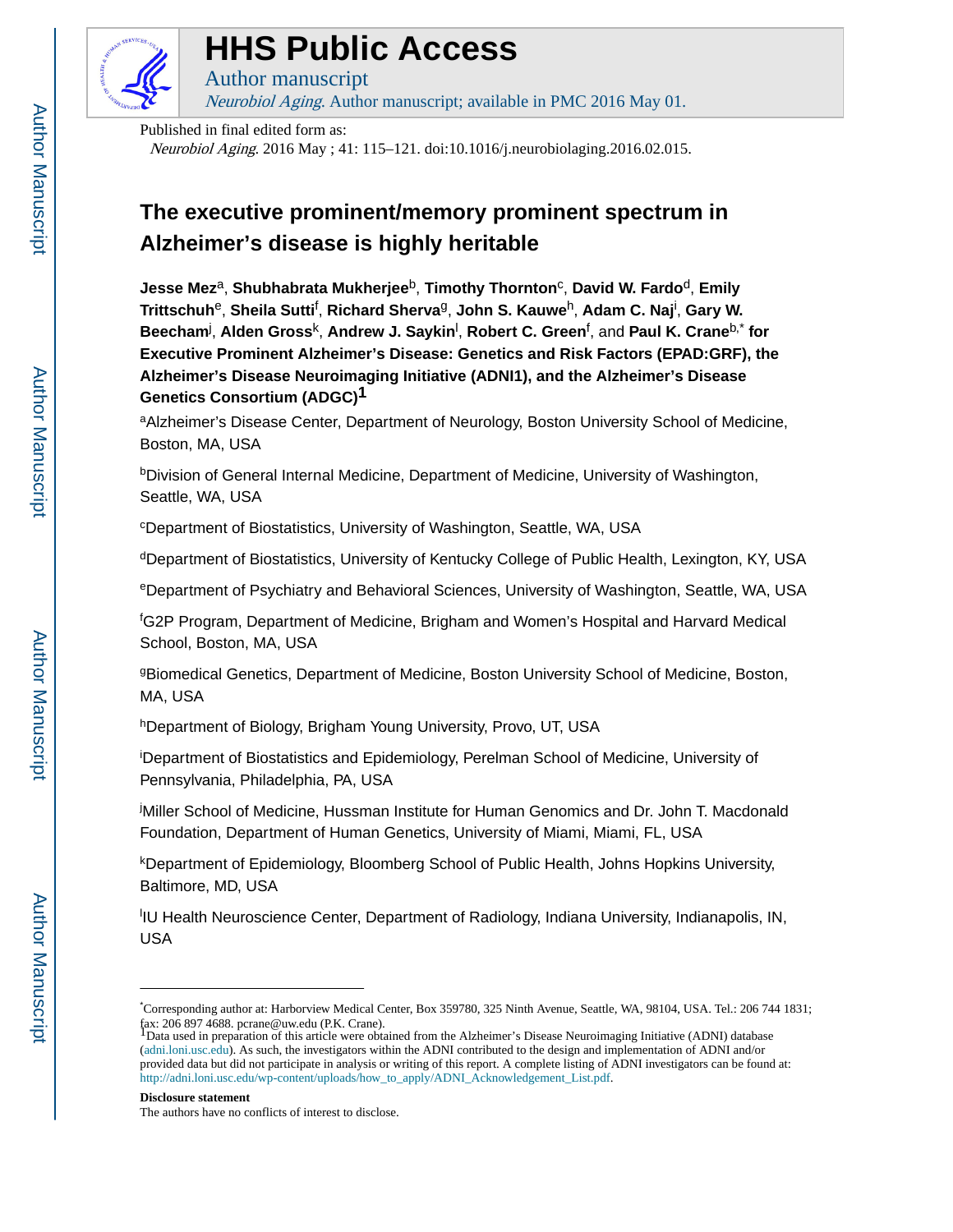# **Abstract**

Late-onset Alzheimer's disease (LOAD) can present heterogeneously, with several subtypes recognized, including dysexecutive AD. One way to identify people with dysexecutive AD is to consider the difference between memory and executive functioning, which we refer to as the executive prominent/memory prominent spectrum. We aimed to determine if this spectrum was heritable. We used neuropsychological and genetic data from people with mild LOAD (Clinical Dementia Rating 0.5 or 1.0) from the National Alzheimer's Coordinating Center and the Alzheimer's Disease Neuroimaging Initiative. We cocalibrated the neuropsychological data to obtain executive functioning and memory scores and used their difference as a continuous phenotype to calculate its heritability overall and by chromosome. Narrow-sense heritability of the difference between memory and executive functioning scores was 0.68 (standard error 0.12). Single nucleotide polymorphisms on chromosomes 1, 2, 4, 11, 12, and 18 explained the largest fraction of phenotypic variance, with signals from each chromosome accounting for 5%–7%. The chromosomal pattern of heritability differed substantially from that of LOAD itself.

#### **Keywords**

Dysexecutive Alzheimer's disease; Executive function; Memory; Atypical Alzheimer's disease; Heritability; Genetics

# **1. Introduction**

Alzheimer's disease (AD) is the most common form of age-related dementia, and most cases of AD occur late in life, referred to as late-onset AD (LOAD). Although LOAD subtypes are well recognized clinically and in research criteria for LOAD (Dubois et al., 2014), they are typically not considered in analyses aimed at elucidating the genetic architecture underlying LOAD (see, e.g., [Lambert et al., 2013; Naj et al., 2011]). People with dysexecutive AD, a LOAD subtype, present with prominent executive dysfunction. Executive dysfunction refers to deficits in planning, judgment, reasoning, problem solving, organization, attention, abstraction, and mental flexibility (Stuss and Alexander, 2007).

One way to identify people with dysexecutive AD is to consider the difference between executive functioning and memory scores (Dickerson and Wolk, 2011; Mez et al., 2013a, 2013b; Mukherjee et al., 2012; Ossenkoppele et al., 2015). That difference defines an executive prominent/memory prominent spectrum, in which people with relatively intact executive functioning but profoundly poor memory performance are at 1 end, and people with relatively intact memory but profoundly poor executive functioning—that is, dysexecutive AD—are at the other. People with LOAD categorized in this way have been found to have distinct clinical, imaging, and genetic characteristics (Dickerson and Wolk, 2011; Mez et al., 2013a, 2013b; Mukherjee et al., 2012). Previous work suggests that the  $APOE \epsilon 4$  allele (chromosome 19) is less frequent in people with dysexecutive AD than that in people with more typical memory-prominent LOAD (Dickerson and Wolk, 2011; Mez et al., 2013a; Snowden et al., 2007). Beyond the APOE locus, however, it is unclear to what extent genetic versus nongenetic factors contribute to the executive prominent/memory prominent spectrum among people with LOAD.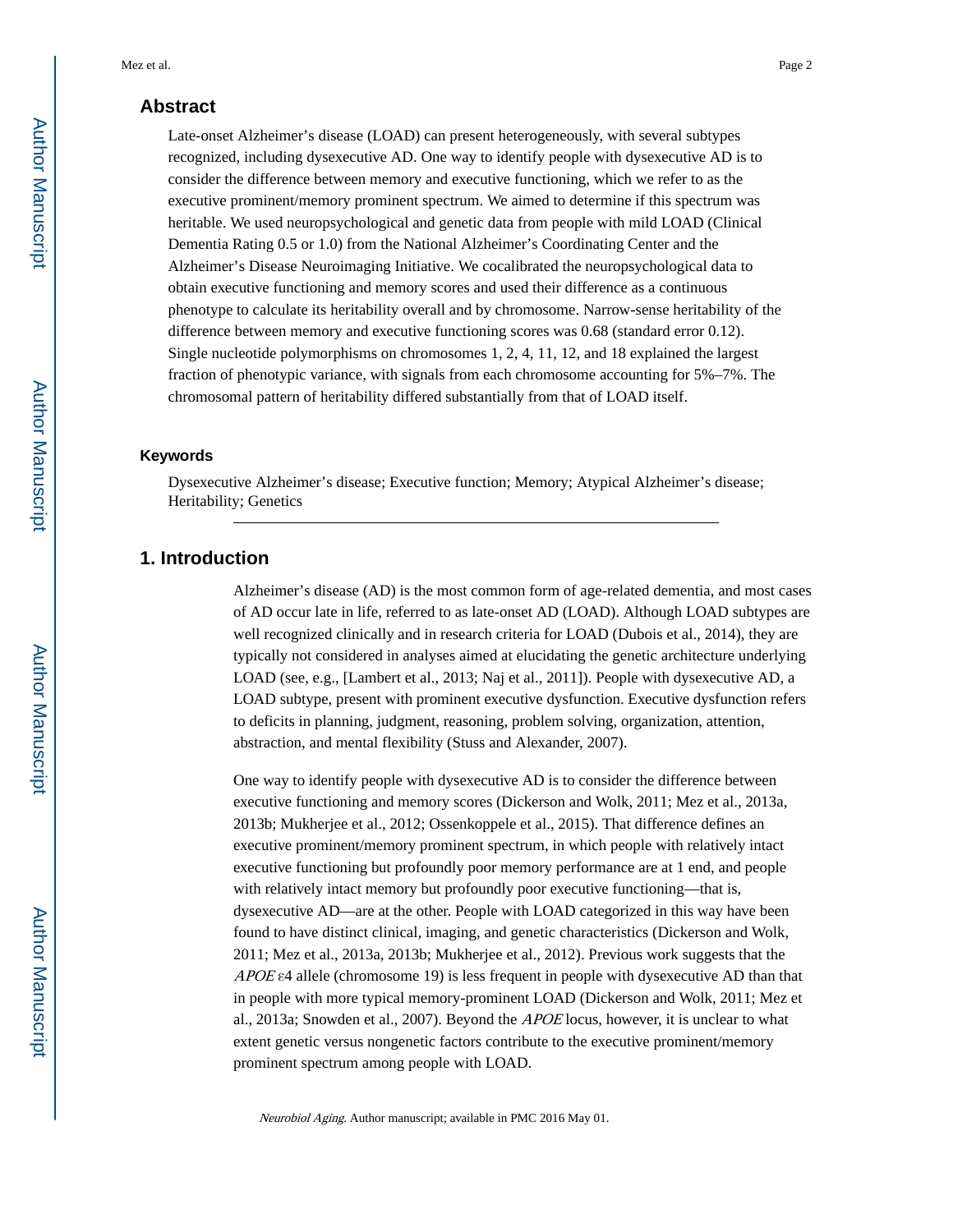We used neuropsychological and genetic data from 2 large US-based consortia to evaluate the heritability of the executive prominent/memory prominent spectrum among people with LOAD. We hypothesized that this spectrum would be heritable and furthermore that the pattern of heritability would be different from that of LOAD itself (Ridge et al., 2013).

# **2. Methods**

#### **2.1. Overview**

We used a well-validated psychometric approach (Mukherjee et al., 2012) to cocalibrate neuropsychological data from the Alzheimer's Disease Neuroimaging Initiative 1 (ADNI1) and National Alzheimer's Coordinating Center (NACC) databases. We constructed measures of executive functioning and memory from the neuropsychological testing data from these studies and used the difference between these scores as a continuous phenotype among people with LOAD. We used Genome-wide Complex Trait Analysis (GCTA; Yang et al., 2011) to calculate a lower bound for narrow-sense heritability, defined as the fraction of phenotypic variance explained by additive genetic effects. We estimated the heritability of this phenotype by chromosome and compared this chromosomal pattern of heritability with recently published chromosomal heritability estimates for LOAD (Ridge et al., 2013). We also performed a genome-wide association study of the difference between executive functioning and memory among people with LOAD.

### **2.2. Participants**

ADNI was launched in 2003 by the National Institute on Aging, the National Institute of Biomedical Imaging and Bioengineering, the Food and Drug Administration, private pharmaceutical companies, and nonprofit organizations, as a \$60 million, 5-year publicprivate partnership. The primary goal of ADNI has been to test whether imaging measures, biological markers, and clinical and neuropsychological assessment can be combined to measure the progression of mild cognitive impairment and mild AD.

NACC developed and maintains a large relational database of standardized clinical research data collected from the 29 National Institute on Aging –funded AD Centers and AD Research Centers. Each site enrolled participants and collected neuropsychological data using a single neuropsychological battery, the Uniform Data Set. Data are uploaded to NACC regularly.

Data collection was approved by an institutional review board at each site. Informed consent was provided by each participant or, if they lacked capacity to consent, by legally authorized representatives.

Recruitment, participant evaluation, and diagnostic criteria for dementia, probable LOAD, and possible LOAD have been detailed elsewhere (Morris et al., 2006; Mueller et al., 2005; Weiner et al., 2010). Because we were interested in mild LOAD, we restricted our sample to people with a Clinical Dementia Rating (CDR) of 0.5 or 1.0 (Morris, 1993). Participants were either prevalent cases (i.e., were given a LOAD diagnosis at their initial study visit) or incident cases (i.e., were given a LOAD diagnosis at a follow-up study visit). For prevalent cases, we analyzed data from the baseline visit. For incident cases, we analyzed data from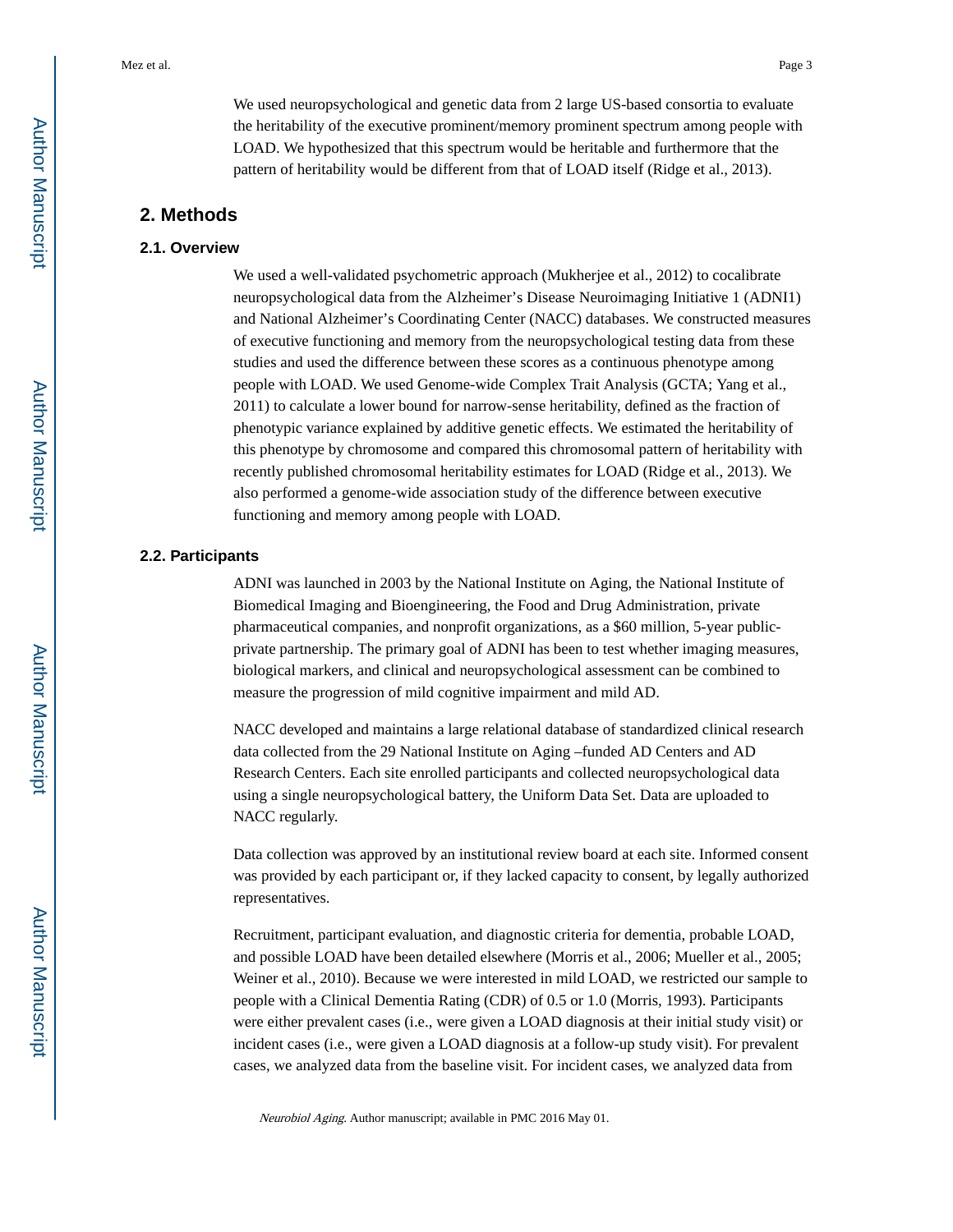the first visit at which a LOAD diagnosis was made. Years of education were ascertained by self-report. We excluded participants aged less than 60 years.

ADNI and NACC have similar neuropsychological batteries, which include several tests of executive functioning and memory. Table 1 shows the executive functioning and memory tests administered. There were not sufficient indicators of language or visuospatial functioning to derive robust measures of these cognitive domains.

#### **2.3. Genotyping, quality control, population substructure, and imputation**

Methods for acquisition and processing of genotype data have been previously described (Naj et al., 2011; Potkin et al., 2009; Saykin et al., 2010). Briefly, for ADNI, the Human610- Quad BeadChip, and for NACC, the Human660-Quad or the OmniExpress BeadChips (Illumina, Inc. San Diego, CA, USA) were used for genotyping. The 2 APOE single nucleotide polymorphisms (SNPs; rs429358, rs7412) that define the  $\epsilon$ 2,  $\epsilon$ 3, and  $\epsilon$ 4 alleles were genotyped separately (Naj et al., 2011; Potkin et al., 2009; Saykin et al., 2010).

Before imputation, for quality control (QC), we excluded SNPs with minor allele frequency <0.01, call rate <95%, or not in Hardy–Weinberg equilibrium ( $p < 10^{-6}$ ). We excluded participants if reported sex differed from the sex designation established by X-chromosome analyses. We addressed cryptic relatedness within and across studies using KING software (Manichaikul et al., 2010) after performing linkage disequilibrium pruning on post-QC– genotyped SNPs. Our final "unrelated" data set  $(n = 926)$  excluded third degree or closer relatives (kinship coefficient 0.0442).

We evaluated population substructure in the 2 cohorts together. We only included individuals of self-reported European ancestry, as there were too few with non-European ancestry to derive meaningful results. We removed outliers whose genetic profiles were inconsistent with European ancestry. We used EIGENSTRAT (Price et al., 2006) to derive principal components based on common genotyped SNPs across studies.

We used IMPUTE2 (Howie et al., 2009) to perform genome-wide imputation of allele dosages separately for each cohort using the December 2010 1000 Genomes European ancestry reference panel (build 37) (Abecasis et al., 2012). We only included imputed SNP dosages with imputation quality 0.50 in both data sets. We combined the 2 data sets using PLINK (Purcell et al., 2007) and obtained a common set of 4,819,405 SNPs after a strict post-imputation QC that excluded SNPs with minor allele frequency <0.01 or call rate <98% on the combined data set.

# **2.4. Construction of the phenotype: the difference between executive functioning and memory scores among people with LOAD**

Among ADNI participants, we previously developed composite memory (ADNI-Mem) and composite executive functioning (ADNI-EF) scores using modern psychometric approaches (Crane et al., 2012; Gibbons et al., 2012). ADNI-Mem and ADNI-EF encompass performance on all of the ADNI executive functioning and memory neuropsychological tests in Table 1. Lower scores for ADNI-Mem and ADNI-EF reflect poorer performance. Compared with individual test scores, each composite score was as good or better at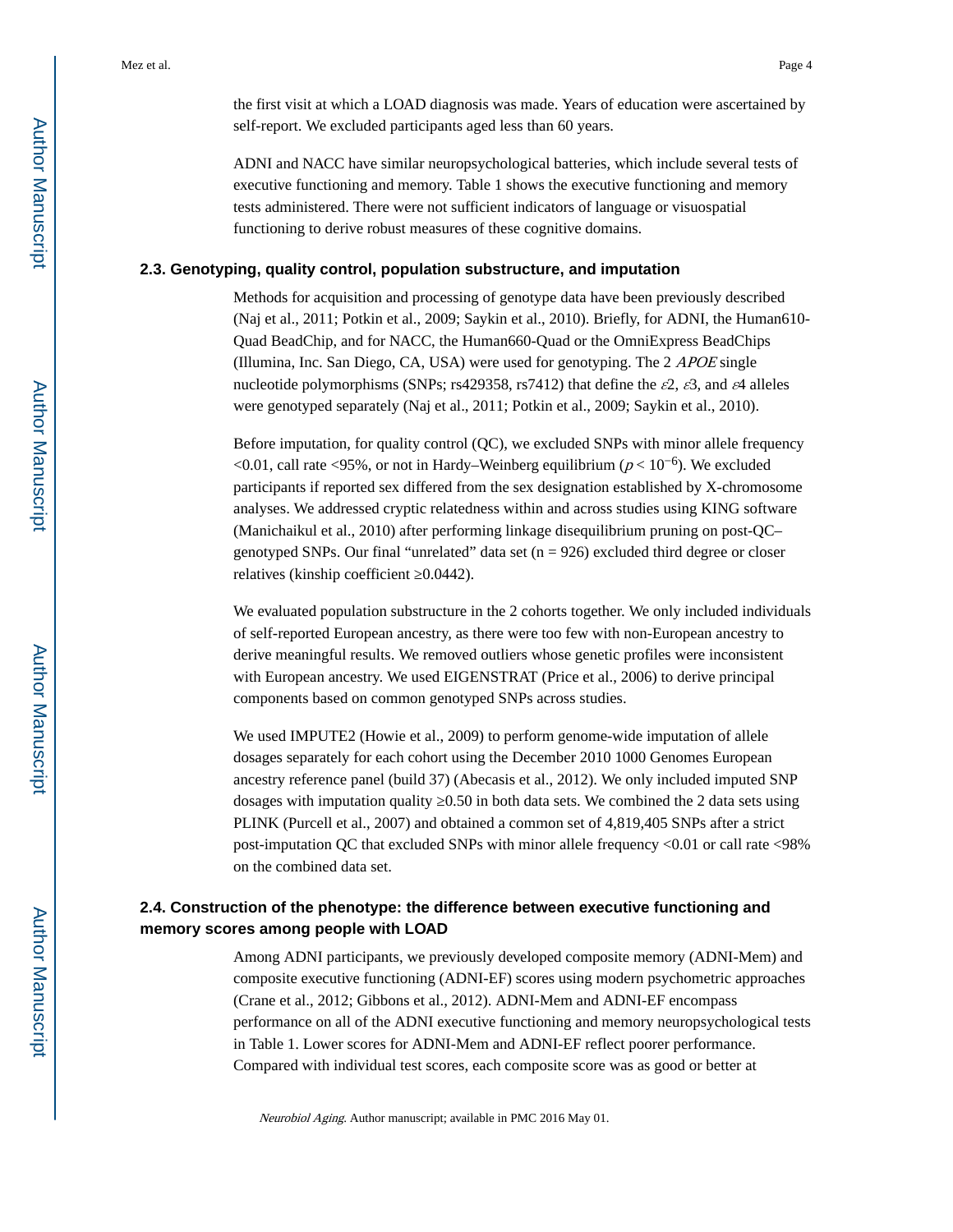detecting change over time, was more strongly associated with AD-related imaging parameters, and could better differentiate rates of decline between participants with mild cognitive impairment with and without AD cerebrospinal fluid signatures (Crane et al., 2012; Gibbons et al., 2012). As explained in the initial ADNI-EF article, we sought to maximize measurement precision for executive functioning by including as many indicators that reflected executive functioning as were available in the battery. This measurement precision comes at the expense of including indicators that may also reflect abilities in other domains such as visuospatial abilities or language (Gibbons et al., 2012).

Cocalibration refers to combining test scores across studies into a single metric. We cocalibrated ADNI-Mem and ADNI-EF scores with NACC item level data to obtain composite executive functioning and memory scores from NACC participants on the same metric as ADNI participants based on methods we previously published (Crane et al., 2008). Overlapping test items between NACC and ADNI shown in Table 1 served as anchor test items administered in both studies. We used structural equation modeling with Mplus software (Muthen and Muthen, 1998–2004) to parameterize relationships between anchor test items. We then calculated executive functioning and memory scores for all NACC participants using ADNI-EF and ADNI-Mem parameters. We subtracted memory scores from executive functioning scores to create a difference score. A positive difference score reflects more memory than executive impairment, whereas a negative score reflects more executive than memory impairment.

For descriptive purposes we defined 5 groups: those with executive functioning >1 standard deviation (SD) worse than memory, those with executive functioning 0.5–1 SD worse than memory, those with executive functioning and memory within 0.5 SD of each other, those with memory  $0.5-1$  SD worse than executive functioning, and those with memory  $> 1$  SD worse than executive functioning.

#### **2.5. Narrow-sense heritability calculations**

Narrow-sense heritability is defined as the proportion of phenotypic variance explained by additive genetic effects. We estimated heritability for our difference score with a mixed linear model that included all SNPs and treated their effects as random effects. We included directly genotyped SNPs and imputed SNPs as dosages. We included age, sex, genotyping platform and 3 principal components as fixed effects, and conducted analyses across all chromosomes and for each chromosome separately using GCTA software (Yang et al., 2011). We plotted chromosome-level findings alongside those previously published for LOAD (Ridge et al., 2013).

#### **2.6. Other phenotypes**

We used the same framework to estimate heritability of executive functioning alone and memory alone.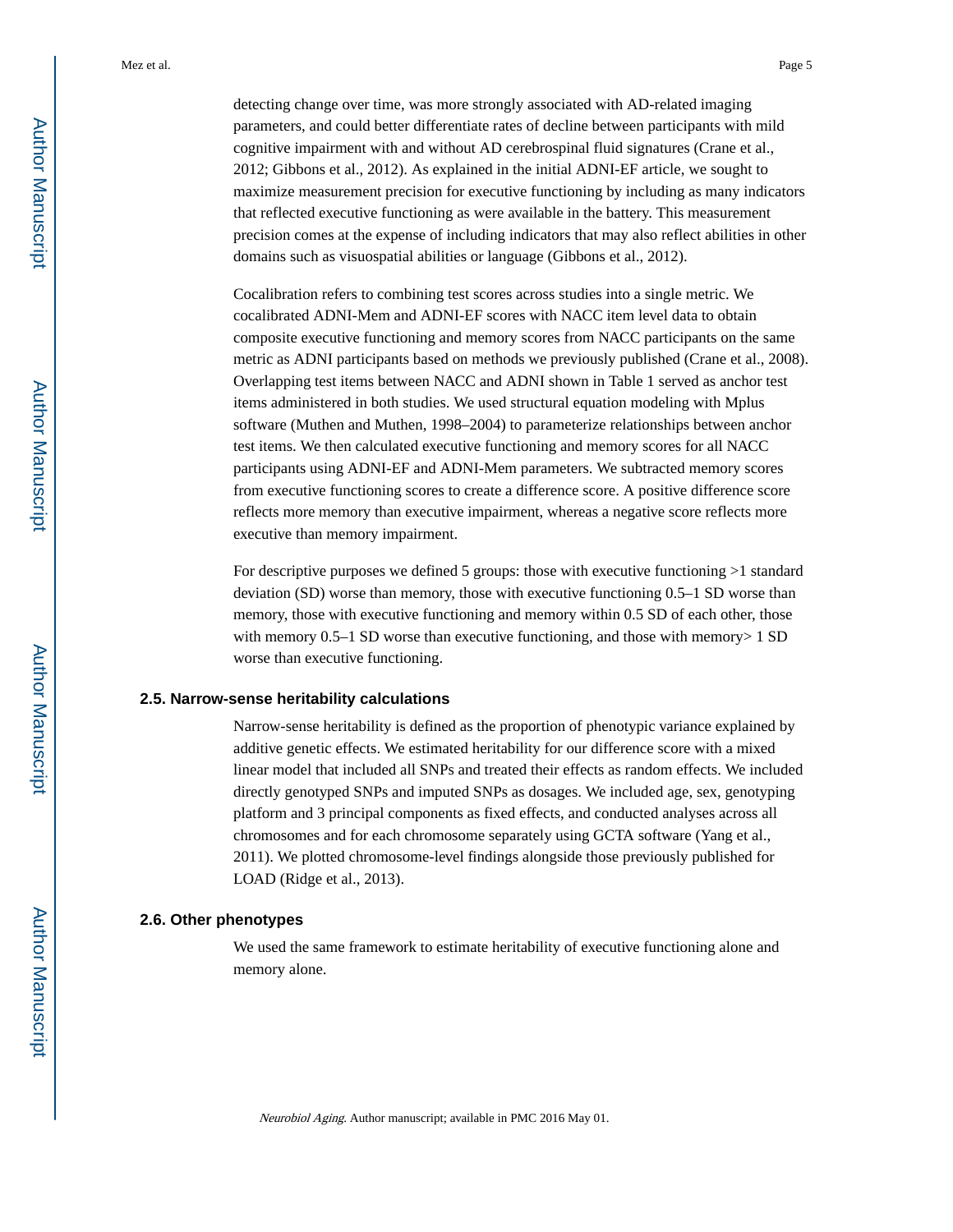#### **2.7. Genome-wide association study (GWAS)**

We used linear regression in PLINK (Purcell et al., 2007) to perform a GWAS using the difference between executive functioning and memory, with the same analytic framework as for the heritability analyses.

#### **2.8. Role of the funding sources**

The funders of the study had no role in the design and conduct of the study, the collection, management, analysis, and interpretation of the data, or in the preparation, review, or approval of the article.

# **3. Results**

Table 1 shows demographic and clinical characteristics and neuropsychological test performance among ADNI and NACC participants. NACC participants, on average, were 2.9 years older, had 1.2 fewer years of education, had a higher proportion of women, were somewhat more impaired on the CDR and Mini-Mental State Examination and were more impaired on all neuropsychological tests administered in both cohorts except logical memory delayed recall.

The distribution of the difference between executive functioning and memory among people with LOAD is shown in Table 2. The largest proportion of people with LOAD had memory scores >1 SD worse than executive functioning scores (44% in ADNI and 40% in NACC). Sizable proportions had executive functioning scores 0.5–1 SD below memory scores (7% in ADNI and 9% in NACC), and even more had executive functioning scores >1 SD below memory scores (11% in ADNI and 13% in NACC). In all, 18% of people with LOAD from ADNI and 22% of people with LOAD from NACC had executive functioning scores at least 0.5 SD worse than memory scores.

Some participants from NACC had autopsy data available, and some from ADNI had amyloid PET imaging and/or cerebrospinal fluid biomarker data available. We show data from those evaluations stratified by differences between executive functioning and memory scores in Supplementary Tables 1–4. Although sample sizes for some of these investigations were small, with the data available to us, it appeared that people with executive functioning scores worse than memory had similar patterns of findings in these analyses compared with other people with LOAD ( $p$ -values: 0.1–0.7; see Supplementary Tables 1–4).

The narrow-sense heritability of the difference between executive functioning and memory was 0.68 (standard error = 0.12;  $p$ -value = 0.003) among people from NACC and ADNI with LOAD. SNPs on chromosomes 1, 2, 4, 11, 12, and 18 accounted for the largest proportion of the phenotypic variance, where combined signals from each of these chromosomes accounted for 5%–7% of the overall phenotypic variance (Fig. 1).

Phenotypic variance explained by beach chromosome was not associated with chromosome length ( $\hat{\beta}=0.38$ ;  $p=0.12$ ) or the number of genes on each chromosome ( $\hat{\beta}=0.01$ ;  $p=0.98$ ).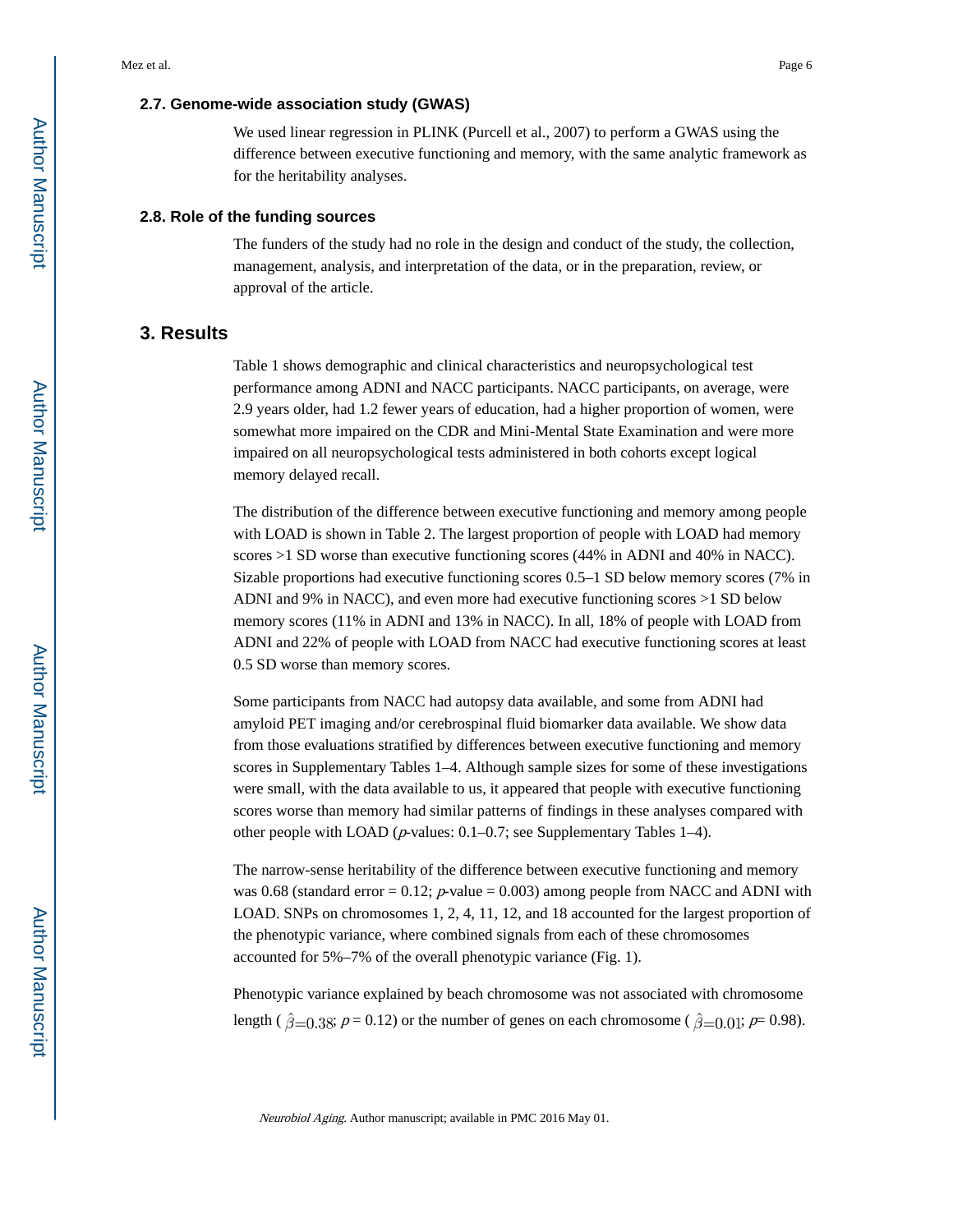In the same population, narrow-sense heritability for executive functioning itself was 0.10 (standard error =  $0.22$ ;  $p$ -value = 0.3), and narrow-sense heritability for memory was 0.01 (standard error = 0.21;  $p$ -value = 0.5). The chromosomal pattern of heritability for the difference between executive functioning and memory was distinct from that for executive functioning itself and memory itself (See Supplementary Table 5 and Fig. 1).

Because APOE genotype had previously been implicated in the variation in executive functioning and memory in AD (Dickerson and Wolk, 2011; Mez et al., 2013a; Snowden et al., 2007), we used linear regression under an additive model to test whether the  $APOE \epsilon 4$ allele was associated with the memory score, the executive functioning score, or the difference between executive functioning and memory scores. After controlling for covariates, the APOE ε4 allele was associated with more impairment in memory  $(\hat{\beta} = -0.10; \ p$ -value = 0.03) and a larger difference score  $(\hat{\beta} = 0.11; \ p$ -value = 0.01) but was not significantly associated with executive functioning ( $\hat{\beta}=0.08$ ; p-value = 0.21).

In GWAS analyses, no SNPs achieved genome-wide significance.

# **4. Discussion**

In this study, of 926 people with mild LOAD, 193 (21%) had executive functioning scores at least 0.5 SD worse than their memory scores, suggesting some degree of executive prominence. The executive prominent/memory prominent spectrum, defined by the difference between executive functioning and memory scores, was highly heritable with a narrow-sense heritability of 0.68 (standard error 0.12,  $p$ -value = 0.003). The executive prominent/memory prominent spectrum were much more heritable than executive functioning or memory separately. The chromosomal pattern of heritability of the executive prominent/memory prominent spectrum was distinct from the previously published pattern of heritability of LOAD (Ridge et al., 2013), with the largest signals on chromosomes 1, 2, 4, 11, 12, and 18.

Patients presenting with dysexecutive AD have distinctive pathologic, imaging, and clinical characteristics compared with patients presenting with more typical memory-prominent LOAD. A small case series found that patients with dysexecutive AD had disproportionate amyloid plaque and neurofibrillary tangle burden in the frontal lobes (Johnson et al., 2005). Patients with dysexecutive AD had greater frontoparietal cortical thinning than healthy controls or people with more typical memory-prominent AD (Dickerson and Wolk, 2011). Patients with dysexecutive AD declined more quickly on measures of cognition and daily functioning compared with patients with the more typical memory-prominent LOAD (Mez et al., 2013b). A recent article using a similar approach adds additional support to the notion that dysexecutive AD has distinct imaging and clinical characteristics compared to more typical memory-prominent LOAD (Ossenkoppele et al., 2015).

This study provides evidence that the executive prominent/memory prominent spectrum among patients with LOAD is highly heritable. Our calculation of 0·68 may reflect a lower bound for narrow-sense heritability because it does not consider additional genetic effects from rare variants and from gene  $\times$  gene or gene  $\times$  environment interactions. Recently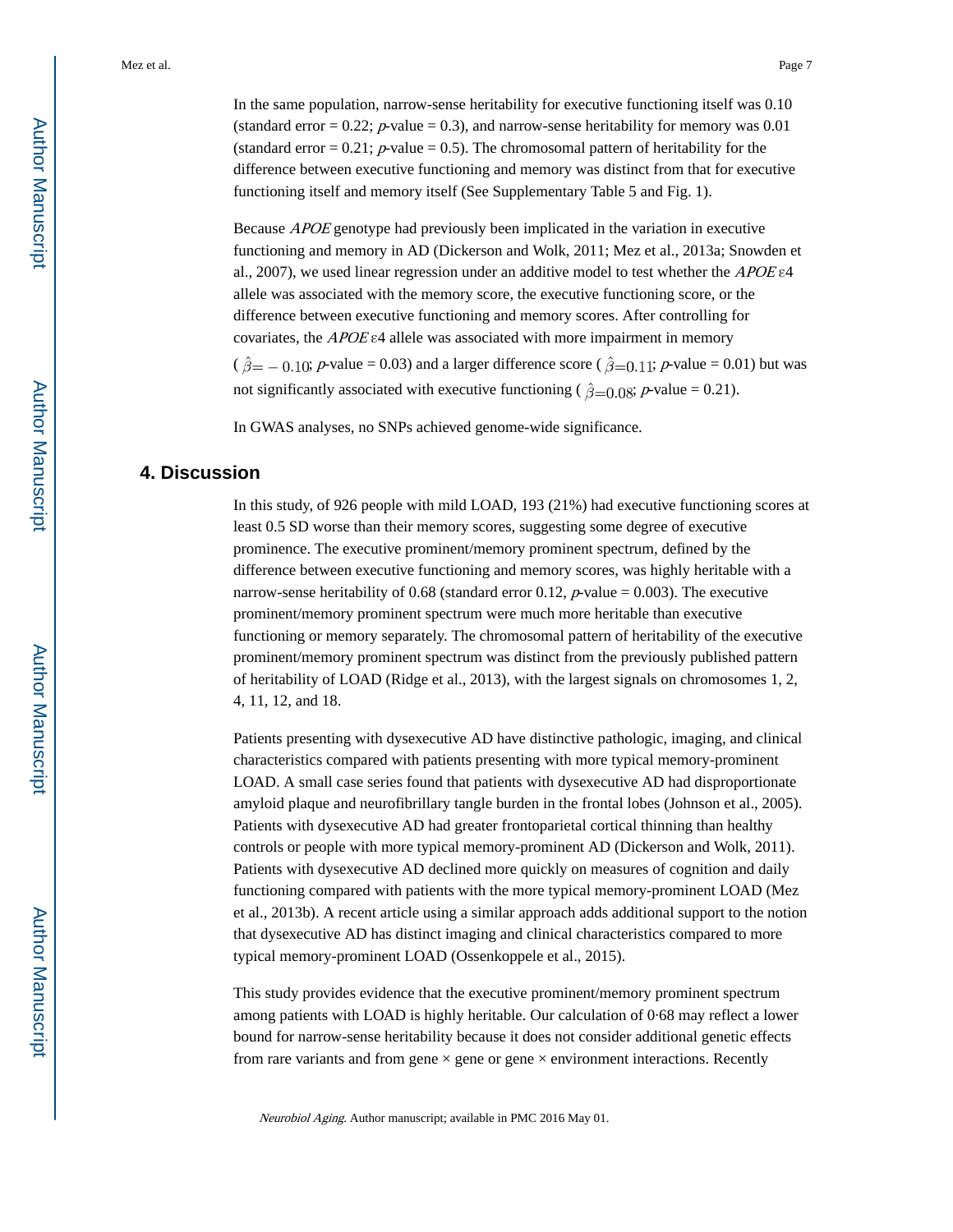McLaughlin et al. discussed GCTA versus twin study–based heritability estimates and noted that GCTA may provide a lower bound on heritability (McLaughlin et al., 2015). Furthermore, they suggest that differences between GCTA-based heritability estimates and twin study–based estimates may be useful to understand missing heritability. The present report is the first to address heritability of the executive prominent/memory prominent spectrum among people with LOAD; there are no twin studies we are aware of. Future studies may address this, though such studies would need a large number of pairs of twins with LOAD and available neuropsychological data.

The study also demonstrates that genetic factors associated with LOAD risk appear to be different from genetic factors associated with the executive prominent/memory prominent spectrum among people with LOAD. For instance, chromosome 11 variants explain the greatest amount of phenotypic variability for the executive prominent/memory prominent spectrum but only explain a small amount of LOAD's phenotypic variability. Conversely, chromosome 19 variants, which include APOE genotypes, explain a substantial proportion of LOAD's variability but only a small proportion of the variability of the executive prominent/memory prominent spectrum (Fig. 1).

This work confirms and extends previous findings relating to APOE genotype (Dickerson and Wolk, 2011; Mez et al., 2013a; Snowden et al., 2007), i.e., that people with LOAD with

1 APOE  $\epsilon$ 4 allele are more likely to have the more typical memory-prominent AD than to have dysexecutive AD. This work places those findings in a broader context. Although we replicated the finding, the  $APOE \epsilon 4$  effect did not approach genome-wide significance, and variants on other chromosomes contributed substantially more to the variability of the executive prominent/memory prominent spectrum among people with LOAD. This finding should be understood in the context of the sample we studied, which has a higher proportion of people with APOE ε4 than the general population. Other than our own prior analysis of the ADNI data set (Mukherjee et al., 2012), genetic analyses of dysexecutive AD have been limited to the APOE genotype (Dickerson and Wolk, 2011; Mez et al., 2013a; Snowden et al., 2007). Our results suggest the need for additional work in this area. Future studies may also consider incorporating data from cognitively normal elderly controls.

To date over 20 genetic loci have been identified to be associated with the risk of LOAD (Lambert et al., 2013). The field has been characterized by coordinated efforts to search for variants associated with LOAD risk using ever-larger coalitions of research studies and more genetic variants. Less attention has been paid to genome-wide genetic analyses of LOAD subtypes.

Our study has several weaknesses, mainly stemming from the modest sample size. Larger samples would reduce the standard error, providing a more precise estimate of narrow-sense heritability. Narrow-sense heritability estimates for chromosomes 3, 7, 14, and 21 failed to converge, likely because of sample size. Predictably, given our sample size, no single variant achieved genome wide significance in our genome wide association analyses. We were not able to compare findings from the NACC data to those from the ADNI data. Nevertheless, our analytic strategy is scalable. We plan to augment our sample by evaluating neuropsychological and genetic data from additional cohorts. Although ADNI focuses on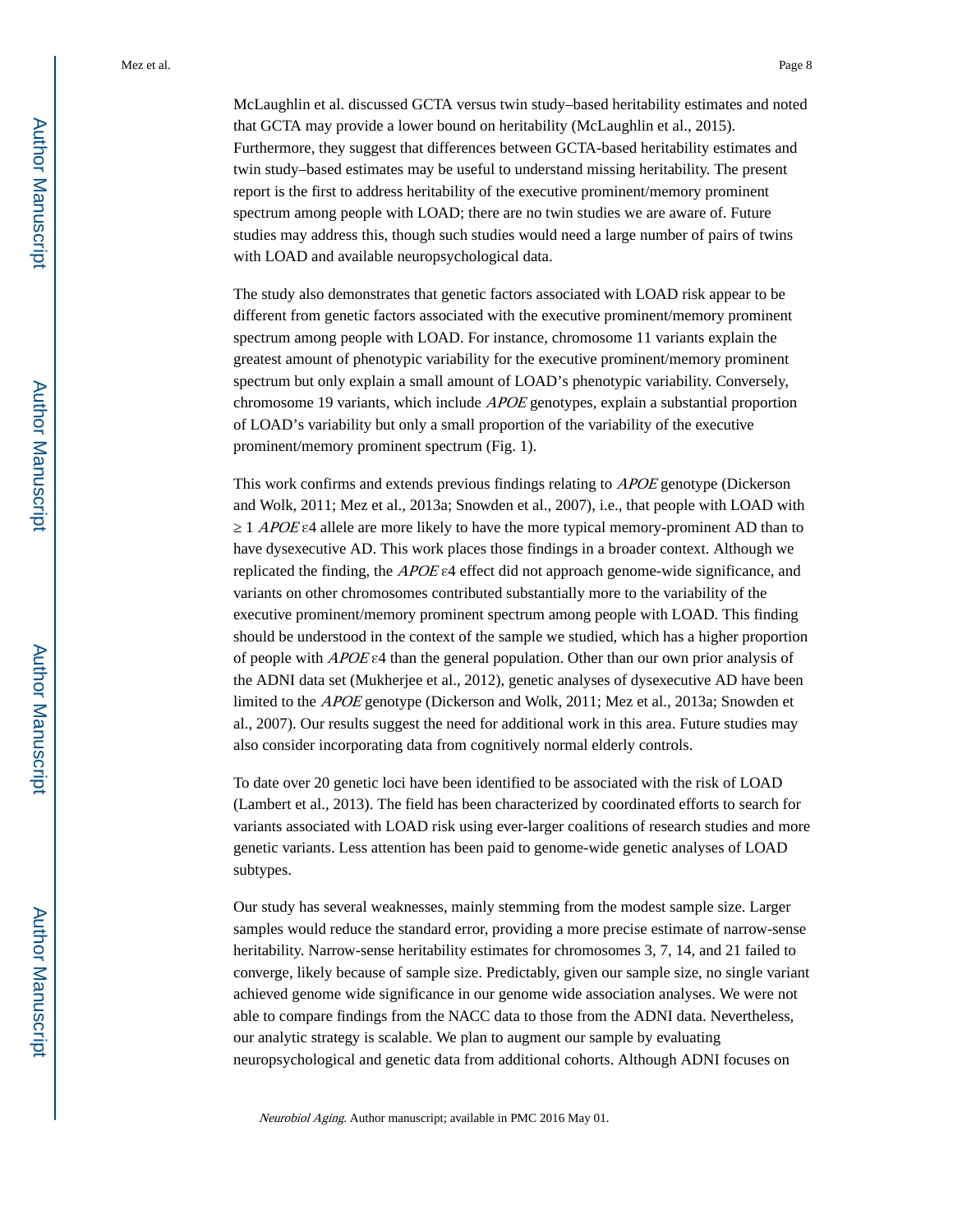early-stage LOAD and NACC includes people from across the LOAD-severity spectrum, we enhanced comparability by restricting study participants to those having a CDR of 0.5 or 1.0. Only a subset of participants in these studies had neuropathology or fluid biomarker data. Once larger samples are available, it will be important to repeat these analyses among people with biomarker confirmation of AD pathology. Because of the cognitive data collected by these studies, we are not able to firmly conclude that our findings are related specifically to executive functioning and not other domains such as language or visuospatial ability. Nevertheless, our findings strongly support the notion that there is considerable cognitive domain heterogeneity among people with LOAD and that this heterogeneity has a strong genetic component that is distinct from the genetic architecture of LOAD itself. ADNI and NACC are large convenience-based samples. It will be important to compare findings across other study designs to determine the extent to which idiosyncrasies in enrollment criteria and research focus may have an influence on findings.

Although evaluation of the genetic architecture of disease subtypes has been applied in several conditions, especially congenital heart disease (Cordell et al., 2013), its use in neurogenetics is rare (Girard and Rouleau, 2014). A recent article on frontotemporal dementia (FTD) used a similar strategy to evaluate genetic architecture of FTD subtypes (Ferrari et al., 2014). That study identified the C9orf72 locus with genome-wide significant findings in people with overlapping motor neuron disease but not in other FTD subtypes and not in the combined group of everyone with FTD. These findings, together with those presented here, suggest that the disease subtype approach may be a valuable strategy to further our understanding of the genetic architecture of other neurodegenerative conditions (Ferrari et al., 2014), including LOAD.

# **5. Conclusions**

About one-fifth of the people from 2 prominent studies of LOAD have executive functioning scores substantially lower than the memory scores. Genetic variation explains at least 2/3s of the variance of this executive prominent/memory prominent spectrum among people with LOAD. The pattern of phenotypic variability explained by SNPs on each chromosome differed substantially from that of previously published findings for LOAD. Our results suggest that different genes—and thus different biology—may be responsible for executive prominence among people with LOAD. Future studies should specifically address heterogeneity among people with LOAD.

# **Supplementary Material**

Refer to Web version on PubMed Central for supplementary material.

# **Acknowledgments**

EPAD: GRF. EPAD:GRF is funded by the National Institute on Aging, R01 AG 042437 (P Crane, PI). ADNI: Data collection and sharing for this project was funded by the Alzheimer's Disease Neuroimaging Initiative (ADNI) (National Institutes of Health Grant U01 AG024904) and DOD ADNI (Department of Defense award number W81XWH-12-2-0012). ADNI is funded by the National Institute on Aging, the National Institute of Biomedical Imaging and Bioengineering, and through generous contributions from the following: AbbVie, Alzheimer's Association; Alzheimer's Drug Discovery Foundation; Araclon Biotech; BioClinica, Inc.; Biogen; Bristol-Myers Squibb Company; CereSpir, Inc.; Eisai Inc.; Elan Pharmaceuticals, Inc.; Eli Lilly and Company; EuroImmun; F.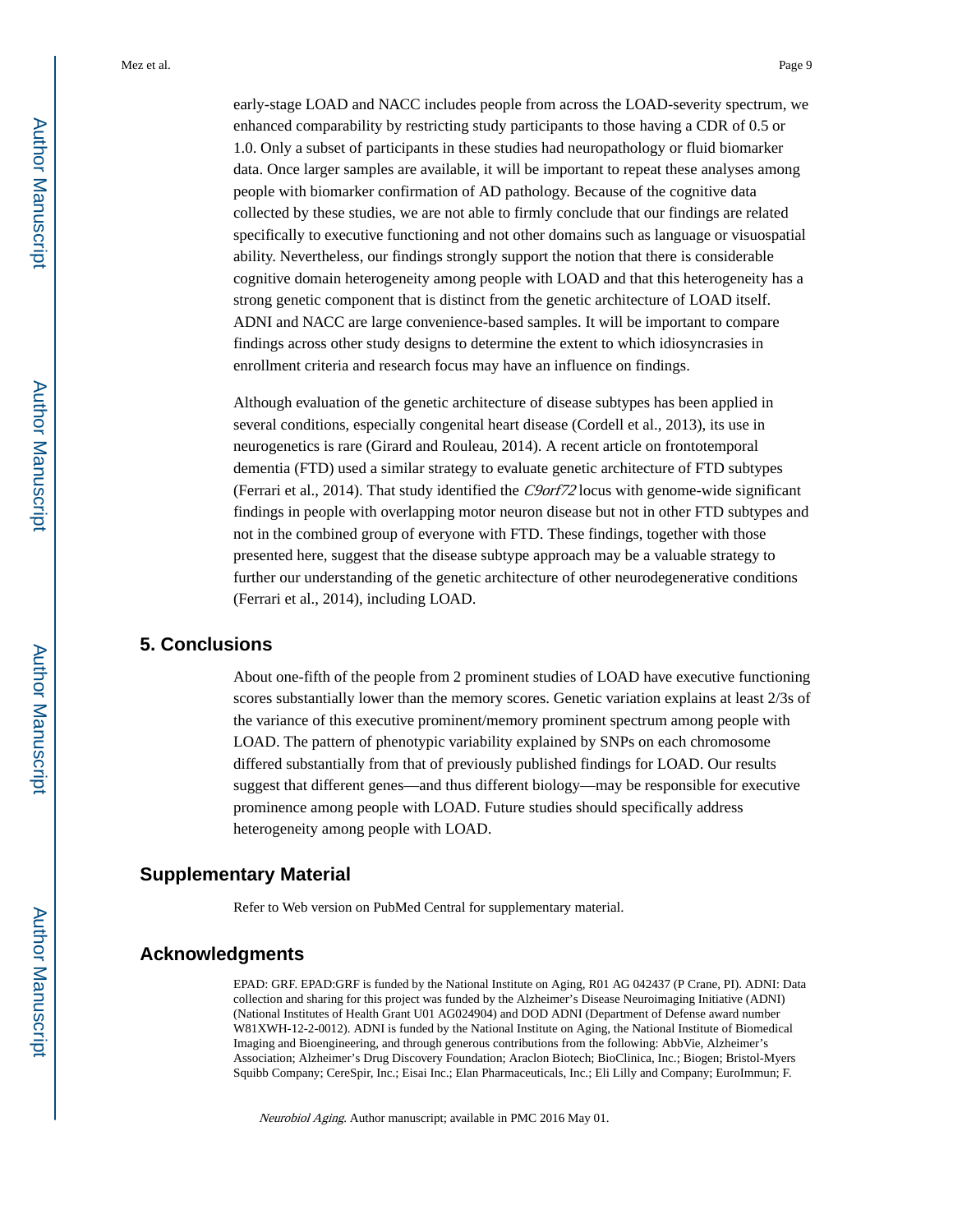Hoffmann-La Roche Ltd and its affiliated company Genentech, Inc.; Fujirebio; GE Healthcare; IXICO Ltd.; Janssen Alzheimer Immunotherapy Research & Development, LLC.; Johnson & Johnson Pharmaceutical Research & Development LLC.; Lumosity; Lund-beck; Merck & Co., Inc.; Meso Scale Diagnostics, LLC.; NeuroRx Research; Neurotrack Technologies; Novartis Pharmaceuticals Corporation; Pfizer Inc.; Piramal Imaging; Servier; Takeda Pharmaceutical Company; and Transition Therapeutics. The Canadian Institutes of Health Research is providing funds to support ADNI clinical sites in Canada. Private sector contributions are facilitated by the Foundation for the National Institutes of Health (www.fnih.org). The grantee organization is the Northern California Institute for Research and Education, and the study is coordinated by the Alzheimer's Disease Cooperative Study at the University of Southern California. ADNI data are disseminated by the Laboratory for Neuro Imaging at the University of Southern California. ADGC: The National Institutes of Health, National Institute on Aging (NIH-NIA) supported this work through the following grants: ADGC, aU01 AG032984, RC2 AG036528; Samples from the National Cell Repository for Alzheimer's Disease (NCRAD), which receives government support under a cooperative agreement grant (U24 AG21886) awarded by the National Institute on Aging (NIA), were used in this study. We thank contributors who collected samples used in this study, as well as patients and their families, whose help and participation made this work possible; Data for this study were prepared, archived, and distributed by the National Institute on Aging Alzheimer's Disease Data Storage Site (NIAGADS) at the University of Pennsylvania (U24-AG041689-01); NACC, U01 AG016976; NIA LOAD, U24 AG026395, R01AG041797; Banner Sun Health Research Institute P30 AG019610; Boston University, P30 AG013846, U01 AG10483, R01 CA129769, R01 MH080295, R01 AG017173, R01 AG025259, R01AG33193; Columbia University, P50 AG008702, R37 AG015473; Duke University, P30 AG028377, AG05128; Emory University, AG025688; Group Health Research Institute, UO1 AG006781, UO1 HG004610, UO1 HG006375; Indiana University, P30 AG10133; Johns Hopkins University, P50 AG005146, R01 AG020688; Massachusetts General Hospital, P50 AG005134; Mayo Clinic, P50 AG016574; Mount Sinai School of Medicine, P50 AG005138, P01 AG002219; New York University, P30 AG08051, UL1 RR029893, 5R01AG012101, 5R01AG022374, 5R01AG013616, 1RC2AG036502, 1R01AG035137; Northwestern University, P30 AG013854; Oregon Health & Science University, P30 AG008017, R01 AG026916; Rush University, P30 AG010161, R01 AG019085, R01 AG15819, R01 AG17917, R01 AG30146; TGen, R01 NS059873; University of Alabama at Birmingham, P50 AG016582; University of Arizona, R01 AG031581; University of California, Davis, P30 AG010129; University of California, Irvine, P50 AG016573; University of California, Los Angeles, P50 AG016570; University of California, San Diego, P50 AG005131; University of California, San Francisco, P50 AG023501, P01 AG019724; University of Kentucky, P30 AG028383, AG05144; University of Michigan, P50 AG008671; University of Pennsylvania, P30 AG010124; University of Pittsburgh, P50 AG005133, AG030653, AG041718, AG07562, AG02365; University of Southern California, P50 AG005142; University of Texas Southwestern, P30 AG012300; University of Miami, R01 AG027944, AG010491, AG027944, AG021547, AG019757; University of Washington, P50 AG005136; University of Wisconsin, P50 AG033514; Vanderbilt University, R01 AG019085; and Washington University, P50 AG005681, P01 AG03991. The Kathleen Price Bryan Brain Bank at Duke University Medical Center is funded by NINDS grant # NS39764, NIMH MH60451 and by Glaxo Smith Kline. Genotyping of the TGEN2 cohort was supported by Kronos Science. The TGen series was also funded by NIA grant AG041232 to AJM and MJH, The Banner Alzheimer's Foundation, The Johnnie B. Byrd Sr. Alzheimer's Institute, the Medical Research Council, and the state of Arizona and also includes samples from the following sites: Newcastle Brain Tissue Resource (funding via the Medical Research Council, local NHS trusts and Newcastle University), MRC London Brain Bank for Neurodegenerative Diseases (funding via the Medical Research Council),South West Dementia Brain Bank (funding via numerous sources including the Higher Education Funding Council for England (HEFCE), Alzheimer's Research Trust (ART), BRACE as well as North Bristol NHS Trust Research and Innovation Department and DeNDRoN), The Netherlands Brain Bank (funding via numerous sources including Stichting MS Research, Brain Net Europe, Hersenstichting Nederland Breinbrekend Werk, International Parkinson Fonds, Internationale Stiching Alzheimer Onderzoek), Institut de Neuropatologia, Servei Anatomia Patologica, Universitat de Barcelona. ADNI data collection and sharing was funded by the National Institutes of Health Grant U01 AG024904 and Department of Defense award number W81XWH-12-2-0012. ADNI is funded by the National Institute on Aging, the National Institute of Biomedical Imaging and Bioengineering, and through generous contributions from the following: AbbVie, Alzheimer's Association; Alzheimer's Drug Discovery Foundation; Araclon Biotech; BioClinica, Inc.; Biogen; Bristol-Myers Squibb Company; CereSpir, Inc.; Eisai Inc.; Elan Pharmaceuticals, Inc.; Eli Lilly and Company; EuroImmun; F. Hoffmann-La Roche Ltd and its affiliated company Genentech, Inc.; Fujirebio; GE Healthcare; IXICO Ltd.; Janssen Alzheimer Immunotherapy Research & Development, LLC.; Johnson & Johnson Pharmaceutical Research & Development LLC.; Lumosity; Lundbeck; Merck & Co., Inc.; Meso Scale Diagnostics, LLC.; NeuroRx Research; Neurotrack Technologies; Novartis Pharmaceuticals Corporation; Pfizer Inc.; Piramal Imaging; Servier; Takeda Pharmaceutical Company; and Transition Therapeutics. The Canadian Institutes of Health Research is providing funds to support ADNI clinical sites in Canada. Private sector contributions are facilitated by the Foundation for the National Institutes of Health (www.fnih.org). The grantee organization is the Northern California Institute for Research and Education, and the study is coordinated by the Alzheimer's Disease Cooperative Study at the University of California, San Diego. ADNI data are disseminated by the Laboratory for Neuro Imaging at the University of Southern California. We thank Drs. D. Stephen Snyder and Marilyn Miller from NIA who are ex-officio ADGC members. Support was also from the Alzheimer's Association (LAF, IIRG-08-89720; MP-V, IIRG-05-14147) and the US Department of Veterans Affairs Administration, Office of Research and Development, Biomedical Laboratory Research Program. P.S.G.-H. is supported by Wellcome Trust, Howard Hughes Medical Institute, and the Canadian Institute of Health Research.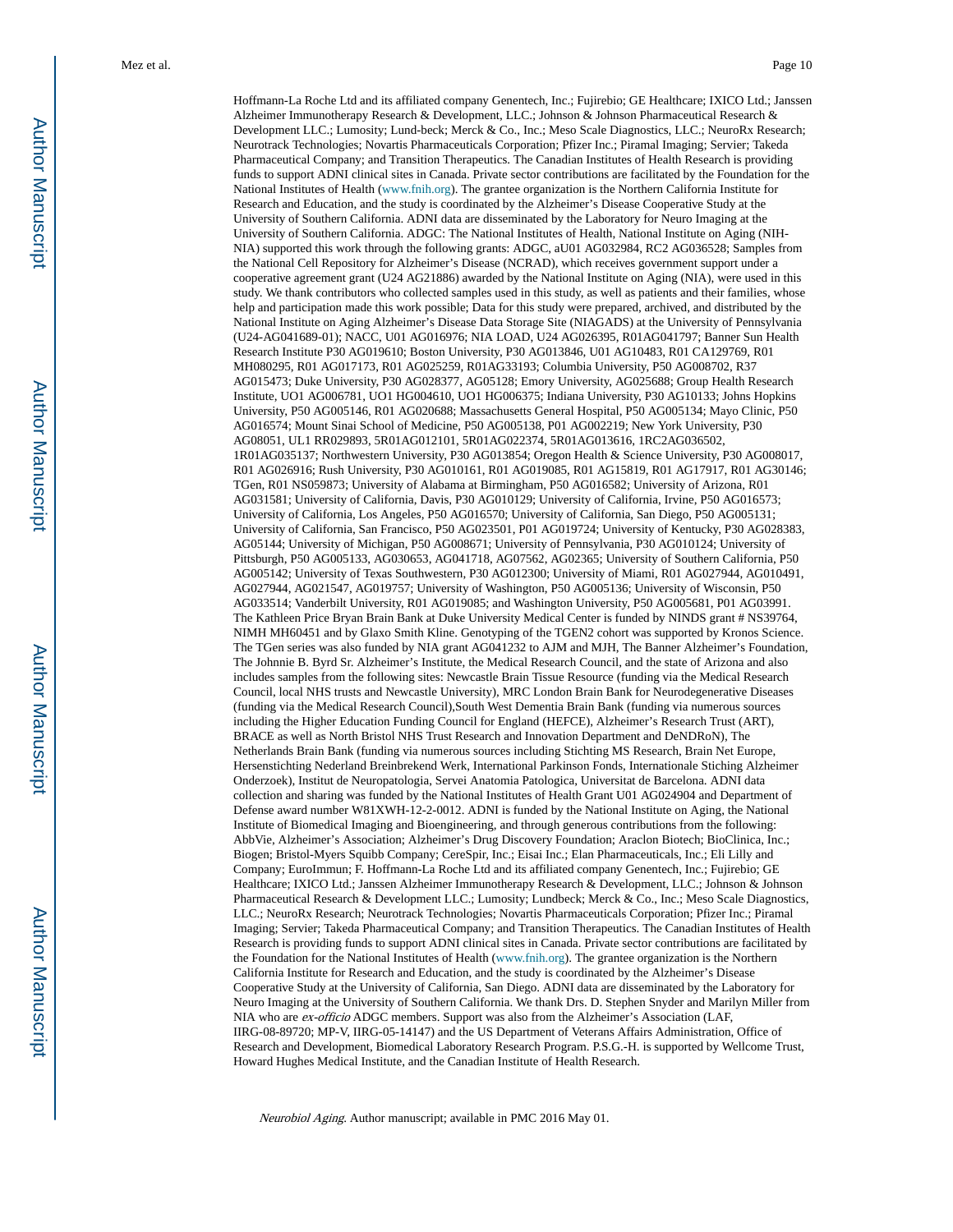# **Appendix A. Supplementary data**

Supplementary data associated with this article can be found, in the online version, at [http://](http://dx.doi.org/10.1016/j.neurobiolaging.2016.02.015) [dx.doi.org/10.1016/j.neurobiolaging.2016.02.015](http://dx.doi.org/10.1016/j.neurobiolaging.2016.02.015).

#### **References**

- Abecasis GR, Auton A, Brooks LD, DePristo MA, Durbin RM, Handsaker RE, Kang HM, Marth GT, McVean GA. An integrated map of genetic variation from 1,092 human genomes. Nature. 2012; 491:56–65. [PubMed: 23128226]
- Cordell HJ, Bentham J, Topf A, Zelenika D, Heath S, Mamasoula C, Cosgrove C, Blue G, Granados-Riveron J, Setchfield K, Thornborough C, Breckpot J, Soemedi R, Martin R, Rahman TJ, Hall D, van Engelen K, Moorman AF, Zwinderman AH, Barnett P, Koopmann TT, Adriaens ME, Varro A, George AL Jr, dos Remedios C, Bishopric NH, Bezzina CR, O'Sullivan J, Gewillig M, Bu'Lock FA, Winlaw D, Bhattacharya S, Devriendt K, Brook JD, Mulder BJ, Mital S, Postma AV, Lathrop GM, Farrall M, Goodship JA, Keavney BD. Genome-wide association study of multiple congenital heart disease phenotypes identifies a susceptibility locus for atrial septal defect at chromosome 4p16. Nat Genet. 2013; 45:822–824. [PubMed: 23708191]
- Crane PK, Carle A, Gibbons LE, Insel P, Mackin RS, Gross A, Jones RN, Mukherjee S, Curtis SM, Harvey D, Weiner M, Mungas D. Development and assessment of a composite score for memory in the Alzheimer's Disease Neuroimaging Initiative (ADNI). Brain Imaging Behav. 2012; 6:502–516. [PubMed: 22782295]
- Crane PK, Narasimhalu K, Gibbons LE, Mungas DM, Haneuse S, Larson EB, Kuller L, Hall K, van Belle G. Item response theory facilitated cocalibrating cognitive tests and reduced bias in estimated rates of decline. J Clin Epidemiol. 2008; 61:1018–1027.e9. [PubMed: 18455909]
- Dickerson BC, Wolk DA. Dysexecutive versus amnesic phenotypes of very mild Alzheimer's disease are associated with distinct clinical, genetic and cortical thinning characteristics. J Neurol Neurosurg Psychiatry. 2011; 82:45–51. [PubMed: 20562467]
- Dubois B, Feldman HH, Jacova C, Hampel H, Molinuevo JL, Blennow K, DeKosky ST, Gauthier S, Selkoe D, Bateman R, Cappa S, Crutch S, Engelborghs S, Frisoni GB, Fox NC, Galasko D, Habert MO, Jicha GA, Nordberg A, Pasquier F, Rabinovici G, Robert P, Rowe C, Salloway S, Sarazin M, Epelbaum S, de Souza LC, Vellas B, Visser PJ, Schneider L, Stern Y, Scheltens P, Cummings JL. Advancing research diagnostic criteria for Alzheimer's disease: the IWG-2 criteria. Lancet Neurol. 2014; 13:614–629. [PubMed: 24849862]
- Ferrari R, Hernandez DG, Nalls MA, Rohrer JD, Ramasamy A, Kwok JB, Dobson-Stone C, Brooks WS, Schofield PR, Halliday GM, Hodges JR, Piguet O, Bartley L, Thompson E, Haan E, Hernandez I, Ruiz A, Boada M, Borroni B, Padovani A, Cruchaga C, Cairns NJ, Benussi L, Binetti G, Ghidoni R, Forloni G, Galimberti D, Fenoglio C, Serpente M, Scarpini E, Clarimon J, Lleo A, Blesa R, Waldo ML, Nilsson K, Nilsson C, Mackenzie IR, Hsiung GY, Mann DM, Grafman J, Morris CM, Attems J, Griffiths TD, McKeith IG, Thomas AJ, Pietrini P, Huey ED, Wassermann EM, Baborie A, Jaros E, Tierney MC, Pastor P, Razquin C, Ortega-Cubero S, Alonso E, Perneczky R, Diehl-Schmid J, Alexopoulos P, Kurz A, Rainero I, Rubino E, Pinessi L, Rogaeva E, St George-Hyslop P, Rossi G, Tagliavini F, Giaccone G, Rowe JB, Schlachetzki JC, Uphill J, Collinge J, Mead S, Danek A, Van Deerlin VM, Grossman M, Trojanowski JQ, van der Zee J, Deschamps W, Van Langenhove T, Cruts M, Van Broeckhoven C, Cappa SF, Le Ber I, Hannequin D, Golfier V, Vercelletto M, Brice A, Nacmias B, Sorbi S, Bagnoli S, Piaceri I, Nielsen JE, Hjermind LE, Riemenschneider M, Mayhaus M, Ibach B, Gasparoni G, Pichler S, Gu W, Rossor MN, Fox NC, Warren JD, Spillantini MG, Morris HR, Rizzu P, Heutink P, Snowden JS, Rollinson S, Richardson A, Gerhard A, Bruni AC, Maletta R, Frangipane F, Cupidi C, Bernardi L, Anfossi M, Gallo M, Conidi ME, Smirne N, Rademakers R, Baker M, Dickson DW, Graff-Radford NR, Petersen RC, Knopman D, Josephs KA, Boeve BF, Parisi JE, Seeley WW, Miller BL, Karydas AM, Rosen H, van Swieten JC, Dopper EG, Seelaar H, Pijnenburg YA, Scheltens P, Logroscino G, Capozzo R, Novelli V, Puca AA, Franceschi M, Postiglione A, Milan G, Sorrentino P, Kristiansen M, Chiang HH, Graff C, Pasquier F, Rollin A, Deramecourt V, Lebert F, Kapogiannis D, Ferrucci L, Pickering-Brown S, Singleton AB, Hardy J,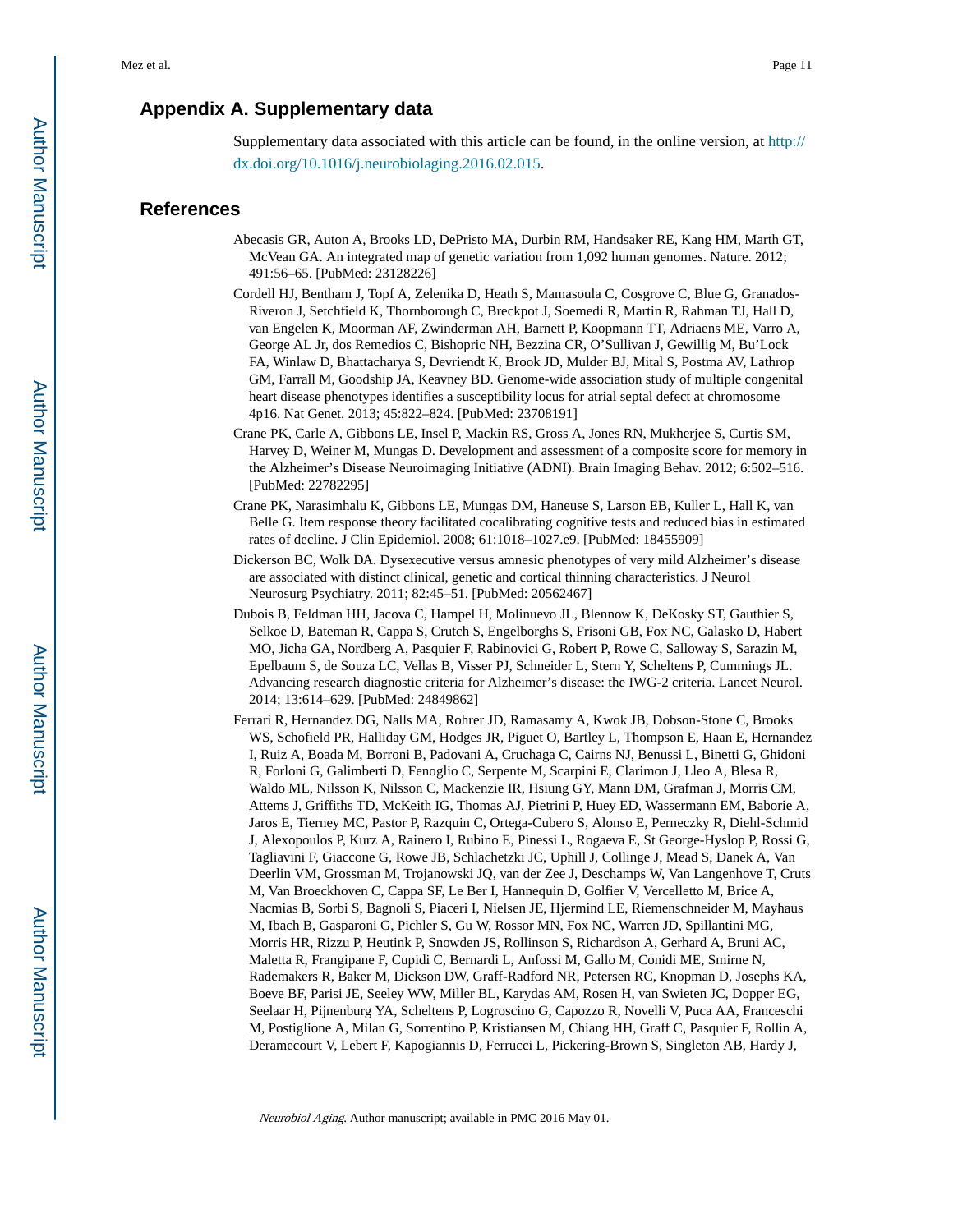Momeni P. Frontotemporal dementia and its subtypes: a genome-wide association study. Lancet Neurol. 2014; 13:686–699. [PubMed: 24943344]

- Gibbons LE, Carle AC, Mackin RS, Harvey D, Mukherjee S, Insel P, Curtis SM, Mungas D, Crane PK. A composite score for executive functioning, validated in Alzheimer's Disease Neuroimaging Initiative (ADNI) participants with baseline mild cognitive impairment. Brain Imaging Behav. 2012; 6:517–527. [PubMed: 22644789]
- Girard SL, Rouleau GA. Genome-wide association study in FTD: divide to conquer. Lancet Neurol. 2014; 13:643–644. [PubMed: 24943334]
- Howie BN, Donnelly P, Marchini J. A flexible and accurate genotype imputation method for the next generation of genome-wide association studies. PLoS Genet. 2009; 5:e1000529. [PubMed: 19543373]
- Johnson NA, Jahng GH, Weiner MW, Miller BL, Chui HC, Jagust WJ, Gorno-Tempini ML, Schuff N. Pattern of cerebral hypoperfusion in Alzheimer disease and mild cognitive impairment measured with arterial spin-labeling MR imaging: initial experience. Radiology. 2005; 234:851–859. [PubMed: 15734937]
- Lambert JC, Ibrahim-Verbaas CA, Harold D, Naj AC, Sims R, Bellenguez C, DeStafano AL, Bis JC, Beecham GW, Grenier-Boley B, Russo G, Thorton-Wells TA, Jones N, Smith AV, Chouraki V, Thomas C, Ikram MA, Zelenika D, Vardarajan BN, Kamatani Y, Lin CF, Gerrish A, Schmidt H, Kunkle B, Dunstan ML, Ruiz A, Bihoreau MT, Choi SH, Reitz C, Pasquier F, Cruchaga C, Craig D, Amin N, Berr C, Lopez OL, De Jager PL, Deramecourt V, Johnston JA, Evans D, Lovestone S, Letenneur L, Moron FJ, Rubinsztein DC, Eiriksdottir G, Sleegers K, Goate AM, Fievet N, Huentelman MW, Gill M, Brown K, Kamboh MI, Keller L, Barberger-Gateau P, McGuiness B, Larson EB, Green R, Myers AJ, Dufouil C, Todd S, Wallon D, Love S, Rogaeva E, Gallacher J, St George-Hyslop P, Clarimon J, Lleo A, Bayer A, Tsuang DW, Yu L, Tsolaki M, Bossu P, Spalletta G, Proitsi P, Collinge J, Sorbi S, Sanchez-Garcia F, Fox NC, Hardy J, Deniz Naranjo MC, Bosco P, Clarke R, Brayne C, Galimberti D, Mancuso M, Matthews F, Moebus S, Mecocci P, Del Zompo M, Maier W, Hampel H, Pilotto A, Bullido M, Panza F, Caffarra P, Nacmias B, Gilbert JR, Mayhaus M, Lannefelt L, Hakonarson H, Pichler S, Carrasquillo MM, Ingelsson M, Beekly D, Alvarez V, Zou F, Valladares O, Younkin SG, Coto E, Hamilton-Nelson KL, Gu W, Razquin C, Pastor P, Mateo I, Owen MJ, Faber KM, Jonsson PV, Combarros O, O'Donovan MC, Cantwell LB, Soininen H, Blacker D, Mead S, Mosley TH Jr, Bennett DA, Harris TB, Fratiglioni L, Holmes C, de Bruijn RF, Passmore P, Montine TJ, Bettens K, Rotter JI, Brice A, Morgan K, Foroud TM, Kukull WA, Hannequin D, Powell JF, Nalls MA, Ritchie K, Lunetta KL, Kauwe JS, Boerwinkle E, Riemenschneider M, Boada M, Hiltuenen M, Martin ER, Schmidt R, Rujescu D, Wang LS, Dartigues JF, Mayeux R, Tzourio C, Hofman A, Nothen MM, Graff C, Psaty BM, Jones L, Haines JL, Holmans PA, Lathrop M, Pericak-Vance MA, Launer LJ, Farrer LA, van Duijn CM, Van Broeckhoven C, Moskvina V, Seshadri S, Williams J, Schellenberg GD, Amouyel P. Meta-analysis of 74,046 individuals identifies 11 new susceptibility loci for Alzheimer's disease. Nat Genet. 2013; 45:1452–1458. [PubMed: 24162737]
- Manichaikul A, Mychaleckyj JC, Rich SS, Daly K, Sale M, Chen WM. Robust relationship inference in genome-wide association studies. Bioinformatics. 2010; 26:2867–2873. [PubMed: 20926424]
- McLaughlin RL, Vajda A, Hardiman O. Heritability of amyotrophic lateral sclerosis: insights from disparate numbers. JAMA Neurol. 2015; 72:857–858. [PubMed: 26029874]
- Mez J, Cosentino S, Brickman AM, Huey ED, Manly JJ, Mayeux R. Dysexecutive versus amnestic Alzheimer disease subgroups: analysis of demographic, genetic, and vascular factors. Alzheimer Dis Assoc Disord. 2013a; 27:218–225. [PubMed: 23954887]
- Mez J, Cosentino S, Brickman AM, Huey ED, Manly JJ, Mayeux R. Faster cognitive and functional decline in dysexecutive versus amnestic Alzheimer's subgroups: a longitudinal analysis of the National Alzheimer's Coordinating Center (NACC) database. PLoS One. 2013b; 8:e65246. [PubMed: 23755200]
- Morris JC. The clinical dementia rating (CDR): current version and scoring rules. Neurology. 1993; 43:2412–2414. [PubMed: 8232972]
- Morris JC, Weintraub S, Chui HC, Cummings J, Decarli C, Ferris S, Foster NL, Galasko D, Graff-Radford N, Peskind ER, Beekly D, Ramos EM, Kukull WA. The uniform data set (UDS): clinical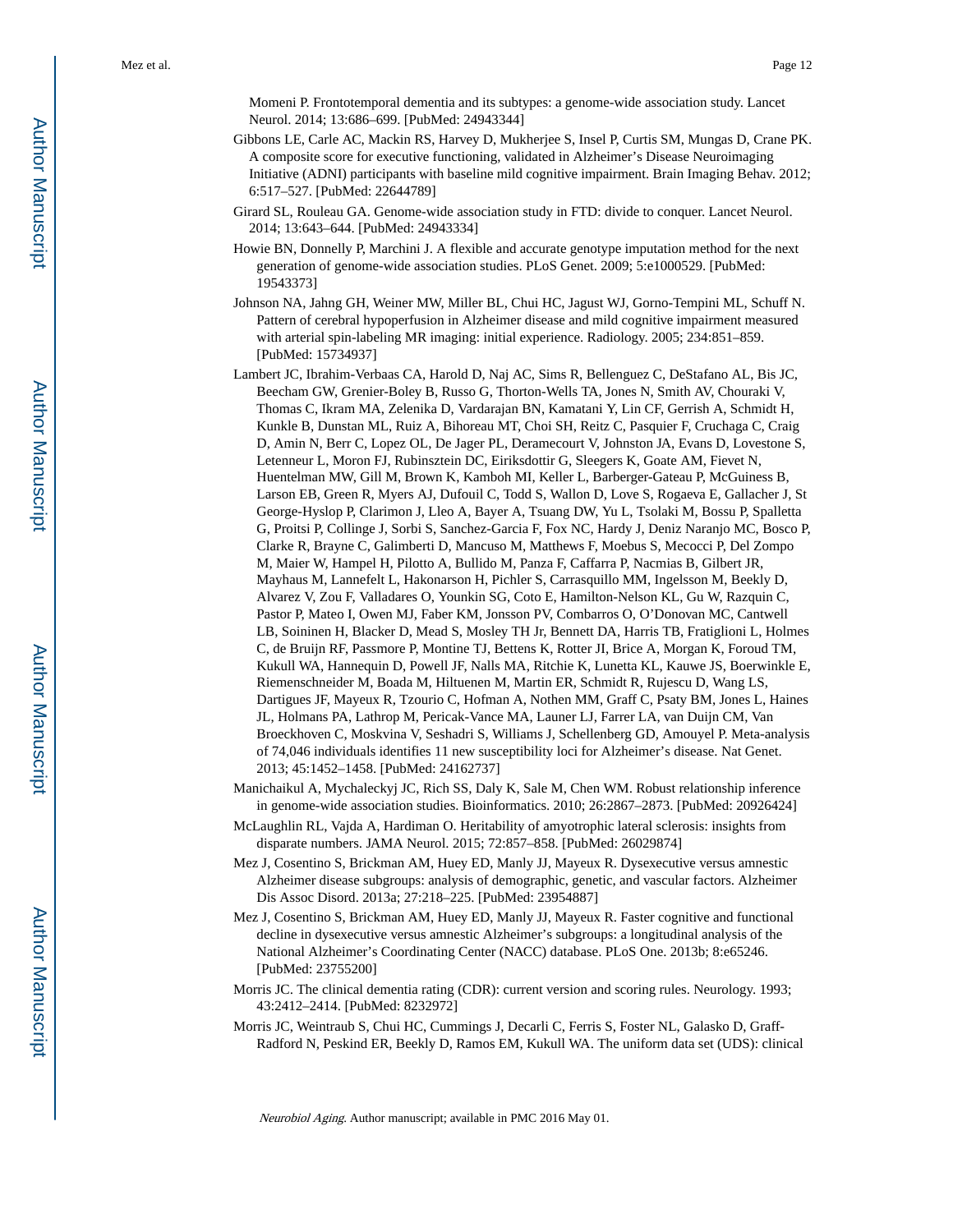and cognitive variables and descriptive data from Alzheimer disease centers. Alzheimer Dis Assoc Disord. 2006; 20:210–216. [PubMed: 17132964]

- Mueller SG, Weiner MW, Thal LJ, Petersen RC, Jack CR, Jagust W, Trojanowski JQ, Toga AW, Beckett L. Ways toward an early diagnosis in Alzheimer's disease: the Alzheimer's Disease Neuroimaging Initiative (ADNI). Alzheimers Dement. 2005; 1:55–66. [PubMed: 17476317]
- Mukherjee S, Trittschuh E, Gibbons LE, Mackin RS, Saykin A, Crane PK. Dysexecutive and amnesic AD subtypes defined by single indicator and modern psychometric approaches: relationships with SNPs in ADNI. Brain Imaging Behav. 2012; 6:649–660. [PubMed: 23161456]
- Muthen, LK.; Muthen, BO. Mplus user's guide. third. Muthen & Muthen; Los Angeles, CA: 1998– 2004.
- Naj AC, Jun G, Beecham GW, Wang LS, Vardarajan BN, Buros J, Gallins PJ, Buxbaum JD, Jarvik GP, Crane PK, Larson EB, Bird TD, Boeve BF, Graff-Radford NR, De Jager PL, Evans D, Schneider JA, Carrasquillo MM, Ertekin-Taner N, Younkin SG, Cruchaga C, Kauwe JS, Nowotny P, Kramer P, Hardy J, Huentelman MJ, Myers AJ, Barmada MM, Demirci FY, Baldwin CT, Green RC, Rogaeva E, St George-Hyslop P, Arnold SE, Barber R, Beach T, Bigio EH, Bowen JD, Boxer A, Burke JR, Cairns NJ, Carlson CS, Carney RM, Carroll SL, Chui HC, Clark DG, Corneveaux J, Cotman CW, Cummings JL, DeCarli C, DeKosky ST, Diaz-Arrastia R, Dick M, Dickson DW, Ellis WG, Faber KM, Fallon KB, Farlow MR, Ferris S, Frosch MP, Galasko DR, Ganguli M, Gearing M, Geschwind DH, Ghetti B, Gilbert JR, Gilman S, Giordani B, Glass JD, Growdon JH, Hamilton RL, Harrell LE, Head E, Honig LS, Hulette CM, Hyman BT, Jicha GA, Jin LW, Johnson N, Karlawish J, Karydas A, Kaye JA, Kim R, Koo EH, Kowall NW, Lah JJ, Levey AI, Lieberman AP, Lopez OL, Mack WJ, Marson DC, Martiniuk F, Mash DC, Masliah E, McCormick WC, McCurry SM, McDavid AN, McKee AC, Mesulam M, Miller BL, Miller CA, Miller JW, Parisi JE, Perl DP, Peskind E, Petersen RC, Poon WW, Quinn JF, Rajbhandary RA, Raskind M, Reisberg B, Ringman JM, Roberson ED, Rosenberg RN, Sano M, Schneider LS, Seeley W, Shelanski ML, Slifer MA, Smith CD, Sonnen JA, Spina S, Stern RA, Tanzi RE, Trojanowski JQ, Troncoso JC, Van Deerlin VM, Vinters HV, Vonsattel JP, Weintraub S, Welsh-Bohmer KA, Williamson J, Woltjer RL, Cantwell LB, Dombroski BA, Beekly D, Lunetta KL, Martin ER, Kamboh MI, Saykin AJ, Reiman EM, Bennett DA, Morris JC, Montine TJ, Goate AM, Blacker D, Tsuang DW, Hakonarson H, Kukull WA, Foroud TM, Haines JL, Mayeux R, Pericak-Vance MA, Farrer LA, Schellenberg GD. Common variants at MS4A4/MS4A6E, CD2AP, CD33 and EPHA1 are associated with late-onset Alzheimer's disease. Nat Genet. 2011; 43:436–441. [PubMed: 21460841]
- Ossenkoppele R, Pijnenburg YA, Perry DC, Cohn-Sheehy BI, Scheltens NM, Vogel JW, Kramer JH, van der Vlies AE, Joie R, Rosen HJ, van der Flier WM, Grinberg LT, Rozemuller AJ, Huang EJ, van Berckel BN, Miller BL, Barkhof F, Jagust WJ, Scheltens P, Seeley WW, Rabinovici GD. The behavioural/dysexecutive variant of Alzheimer's disease: clinical, neuroimaging and pathological features. Brain. 2015; 138(Pt 9):2732–2749. [PubMed: 26141491]
- Potkin SG, Guffanti G, Lakatos A, Turner JA, Kruggel F, Fallon JH, Saykin AJ, Orro A, Lupoli S, Salvi E, Weiner M, Macciardi F. Hippocampal atrophy as a quantitative trait in a genome-wide association study identifying novel susceptibility genes for Alzheimer's disease. PLoS One. 2009; 4:e6501. [PubMed: 19668339]
- Price AL, Patterson NJ, Plenge RM, Weinblatt ME, Shadick NA, Reich D. Principal components analysis corrects for stratification in genome-wide association studies. Nat Genet. 2006; 38:904– 909. [PubMed: 16862161]
- Purcell S, Neale B, Todd-Brown K, Thomas L, Ferreira MA, Bender D, Maller J, Sklar P, de Bakker PI, Daly MJ, Sham PC. PLINK: a tool set for whole-genome association and population-based linkage analyses. Am J Hum Genet. 2007; 81:559–575. [PubMed: 17701901]
- Ridge PG, Mukherjee S, Crane PK, Kauwe JS. Alzheimer's disease: analyzing the missing heritability. PLoS One. 2013; 8:e79771. [PubMed: 24244562]
- Saykin AJ, Shen L, Foroud TM, Potkin SG, Swaminathan S, Kim S, Risacher SL, Nho K, Huentelman MJ, Craig DW, Thompson PM, Stein JL, Moore JH, Farrer LA, Green RC, Bertram L, Jack CR Jr, Weiner MW. Alzheimer's Disease Neuroimaging Initiative, Biomarkers as quantitative phenotypes: genetics core aims, progress, and plans. Alzheimers Dement. 2010; 6:265–273. [PubMed: 20451875]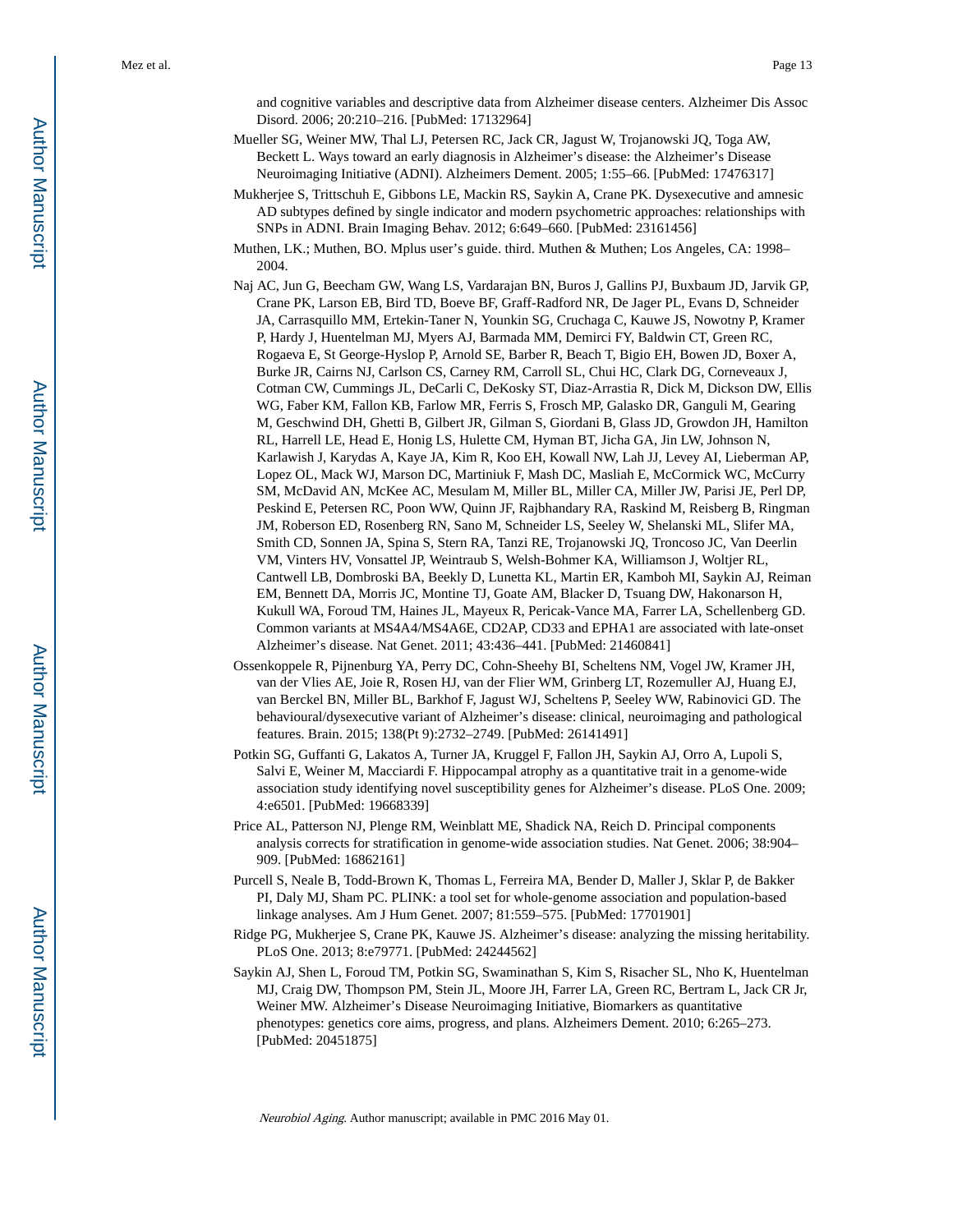- Snowden JS, Stopford CL, Julien CL, Thompson JC, Davidson Y, Gibbons L, Pritchard A, Lendon CL, Richardson AM, Varma A, Neary D, Mann D. Cognitive phenotypes in Alzheimer's disease and genetic risk. Cortex. 2007; 43:835–845. [PubMed: 17941342]
- Stuss DT, Alexander MP. Is there a dysexecutive syndrome? Philos Trans R Soc Lond B Biol Sci. 2007; 362:901–915. [PubMed: 17412679]
- Weiner MW, Aisen PS, Jack CR Jr, Jagust WJ, Trojanowski JQ, Shaw L, Saykin AJ, Morris JC, Cairns N, Beckett LA, Toga A, Green R, Walter S, Soares H, Snyder P, Siemers E, Potter W, Cole PE, Schmidt M. The Alzheimer's disease neuroimaging initiative: progress report and future plans. Alzheimers Dement. 2010; 6:202–211.e7. [PubMed: 20451868]
- Yang J, Lee SH, Goddard ME, Visscher PM. GCTA: a tool for genome-wide complex trait analysis. Am J Hum Genet. 2011; 88:76–82. [PubMed: 21167468]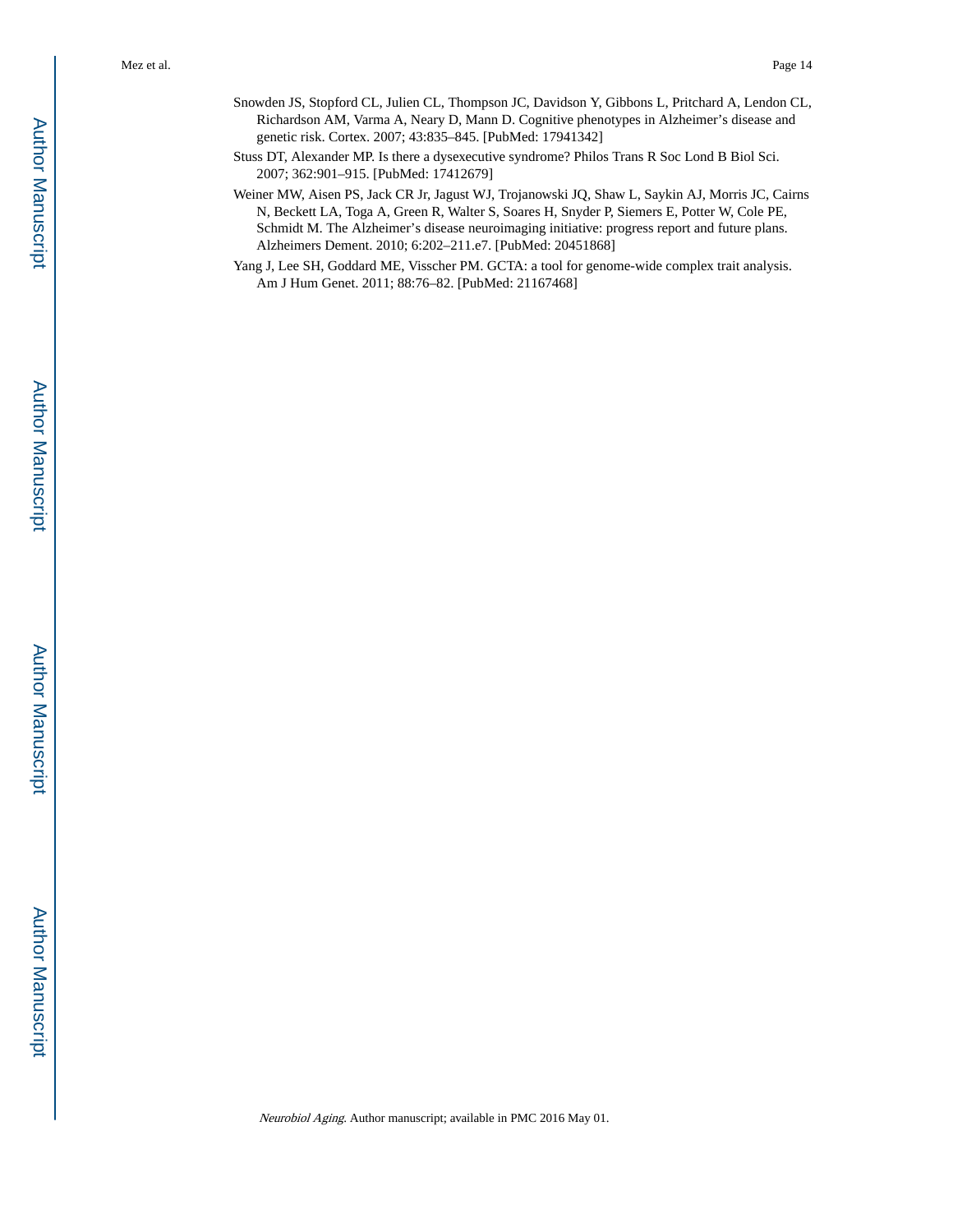

## **Fig. 1.**

Chromosomal phenotypic variability. Phenotypic variability explained by each chromosome for the continuous LOAD executive functioning–memory difference score (blue) and dichotomous LOAD case-control status (green). The LOAD executive functioning–memory difference score was derived using cocalibrated executive functioning and memory composite scores from the Alzheimer's Disease Neuroimaging Initiative and the National Alzheimer's Coordinating Center. The LOAD case-control phenotypic variability was derived previously using data from the Alzheimer's Disease Genetic Consortium (Ridge et al., 2013).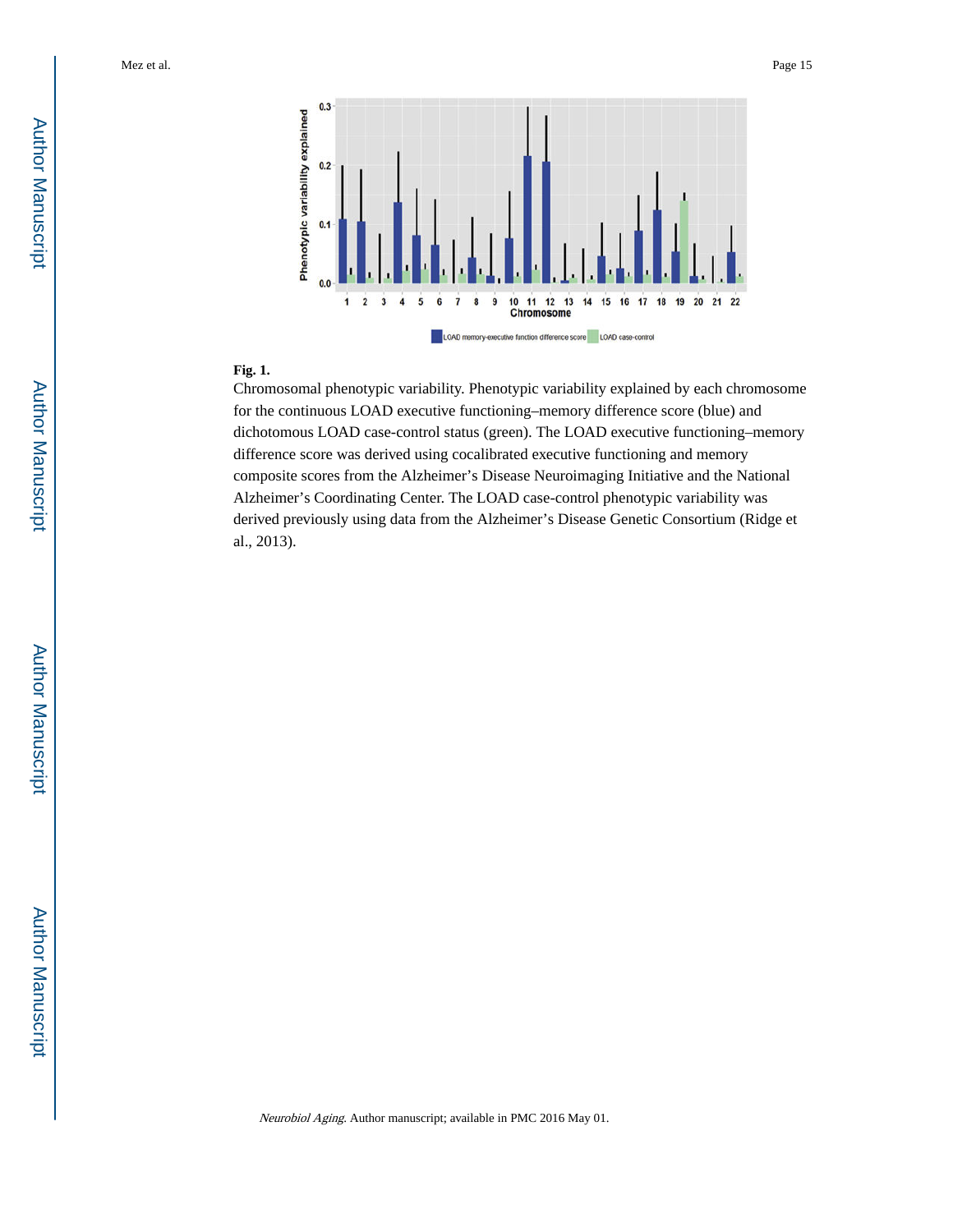#### **Table 1**

#### Participant characteristics

| <b>Characteristic</b>                            | <b>ADNI</b><br>$(n = 302)$ | <b>NACC</b><br>$(n = 624)$ | $p$ -value $^a$ |
|--------------------------------------------------|----------------------------|----------------------------|-----------------|
| Demographic characteristics                      |                            |                            |                 |
| Female (%)                                       | 129 (42.7%)                | 313 (50.2%)                | 0.03            |
| Age in years, mean (SD)                          | 76.1 (7.3)                 | 79.0 (8.0)                 | < 0.001         |
| Education in years, mean (SD)                    | 15.2(3.0)                  | 14.0(3.1)                  | < 0.001         |
| APOE $\varepsilon$ 4 carrier $(\%)$ <sup>b</sup> | 203 (67.2%)                | 360 (59.4%)                |                 |
| Global measures                                  |                            |                            |                 |
| CDR $1.0\,(%$                                    | 128 (42.7%)                | 438 (70.1%)                | < 0.001         |
| MMSE, mean (SD)                                  | 23.6(2.4)                  | 21.6(4.0)                  | < 0.001         |
| Executive functioning tests                      |                            |                            |                 |
| Animal list generation, mean (SD)                | 13.0(5.0)                  | 10.4(4.7)                  | < 0.001         |
| Vegetable list generation, mean (SD)             | 8.2(3.4)                   | 6.7(3.9)                   | < 0.001         |
| Trail making test part A, mean (SD)              | 60.6(33.9)                 | 69.6 (39.3)                | < 0.001         |
| Trail making test part B, mean (SD)              | 187.1 (101.3)              | 217.0 (84.5)               | < 0.001         |
| Digit span backward, mean (SD)                   | 5.1(2.0)                   | 4.8(1.9)                   | 0.02            |
| WAIS-R digit symbol, mean (SD)                   | 29.1 (12.3)                | 24.9 (12.6)                | < 0.001         |
| Clock drawing, mean $(SD)^{c}$                   | 3.5(1.2)                   | X                          |                 |
| Memory tests                                     |                            |                            |                 |
| Logical memory, immediate, mean (SD)             | 4.9(3.2)                   | 3.9(3.4)                   | < 0.001         |
| Logical memory, delay, mean (SD)                 | 1.5(2.4)                   | 1.6(3.0)                   | 0.61            |
| RAVLT, trials 1-5, mean (SD)                     | 23.1(7.4)                  | X                          |                 |
| RAVLT, list B, mean (SD)                         | 3.1(1.3)                   | X                          |                 |
| RAVLT, immediate recall, mean (SD)               | 1.6(1.8)                   | X                          |                 |
| RAVLT, delayed recall, mean (SD)                 | 0.6(1.5)                   | X                          |                 |
| RAVLT, recognition, mean (SD)                    | 7.3(3.9)                   | X                          |                 |
| ADAS-cog trials $1-3$ , mean (SD)                | 17.9 (4.2)                 | X                          |                 |
| ADAS-cog delayed recall, mean (SD)               | 8.5(1.6)                   | X                          |                 |
| MMSE recall, mean (SD)                           | 0.91(0.99)                 | $X^d$                      |                 |

Key: ADAS-Cog, Alzheimer's Disease Assessment Schedule–Cognitive; ADNI, Alzheimer's Disease Neuroimaging Initiative; CDR, Clinical Dementia Rating Scale; MMSE, Mini-Mental State Examination; NACC, National Alzheimer's Coordinating Center; RAVLT, Rey Auditory Verbal Learning Test; SD, standard deviation; WAIS-R, Weschler Adult Intelligence Scale-Revised.

 $^a_P$ -values were obtained using t-tests for continuous variables and Pearson  $\chi^2$  tests for categorical variables.

b<br>18 people were missing APOE genotype data.

 $c<sub>An</sub>$  X indicates that the test was not administered.

 $d$ <br>Although NACC administered the MMSE, scores for recall in particular were not available.